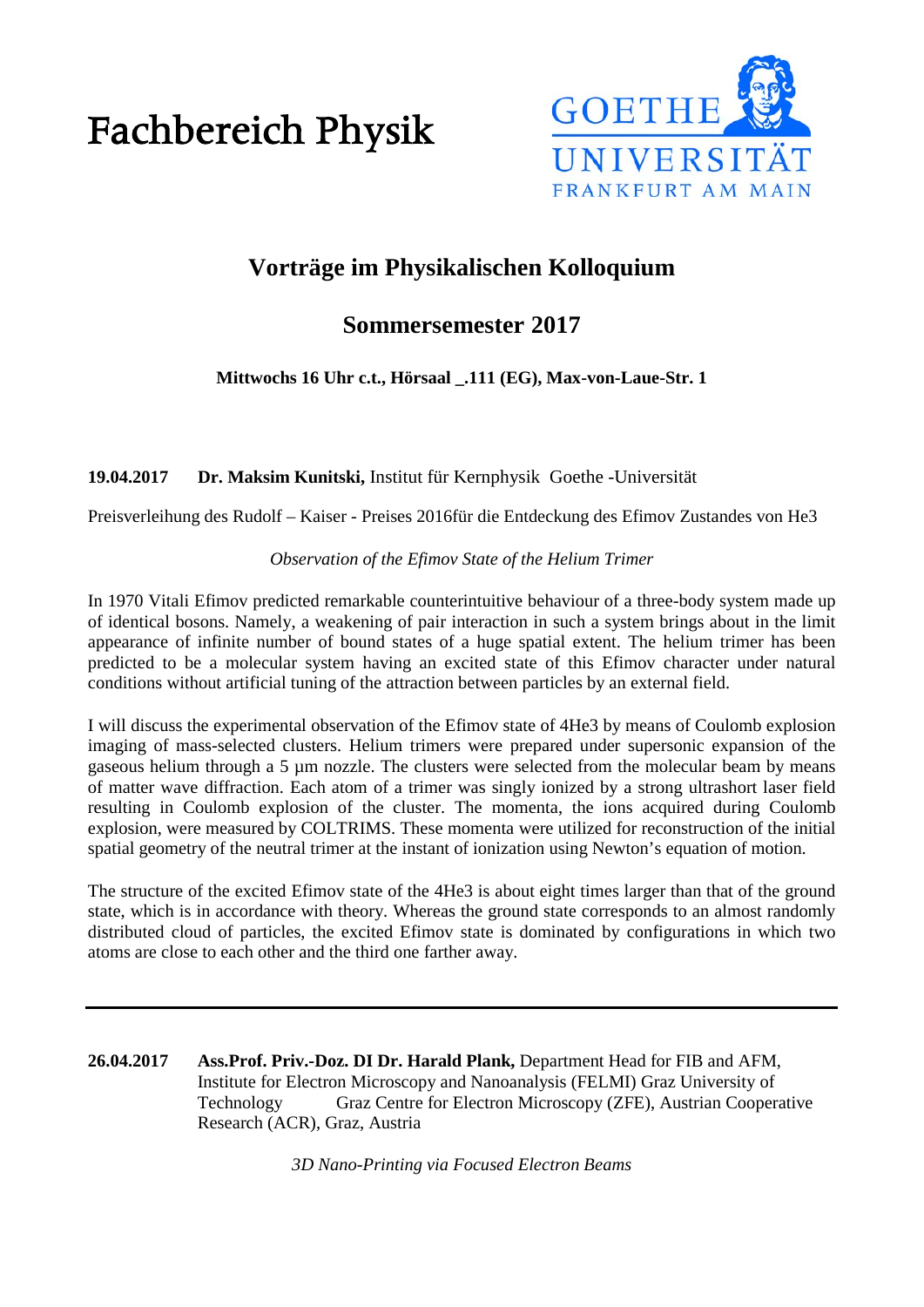During the last decade, Focused Electron Beam Induced Deposition (FEBID) has evolved from a new technology into a highly versatile tool for direct-write, bottom-up fabrication of high-resolution nanostructures, virtually applicable on any substrate material and morphology. This is of particular relevance as it complements situations in which traditional nanofabrication approaches (e.g. wet chemical lithography) can barely be applied. While the fundamental understanding of FEBID based fabrication for planar and bulky 3D structures has made tremendous progress in recent years, this technology also allows the fabrication of complex, freestanding 3D nanoarchitectures as discussed in this colloquium. First, the audience is introduced into the working principle of FEBID with strong focus on 3D fabrication including a discussion on current limitations. In the second part, we focus on new applications ranging from 3D plasmonics, gas / mass sensing concepts towards high-resolution 3D nano-probes for advanced atomic force microscopy. Finally, we give an outlook on remaining challenges with the vision to leverage this technology into the status of a predictable, generic 3D fabrication technology for entirely new applications in research and development.

## **03.05.2017 Prof. Dr. Carlo Baccigalupi,** Head of Astrophysics, SISSA, Trieste, Italy

#### *Records of Primordial Gravitational Waves in the Cosmic Microwave Background: Status, Challenges and Prospects for present and future B-mode CMB experiments*

We review the mechanisms leading to Gravitational Waves imprint in the B-modes of Cosmic Microwave Background Polarization Anisotropy. We discuss the current status of measurements, and the main challenges towards future precision measurements, focusing on the diffuse polarization emission from our own Galaxy. Finally, we outline the path ahead in terms of operating and planned CMB B-mode experiments.

#### **10.05.2017 Dr. Paul Neumayer,** GSI Helmholtzzentrum für Schwerionenforschung Darmstadt

#### - Antrittsvorlesung -

#### *Ionization Potential Depression in Dense Plasmas*

Ions embedded in a plasma experience a lowering of the ionization energies, a consequence of the other charged particles perturbing the ionic potential. This ionization potential depression (IPD) can significantly affect the ionization state of the plasma. Modeling of IPD in dense, strongly-coupled plasmas remains a great challenge. In this talk, I will give a short introduction to one of the most widely used IPD models, and present recent experiments at large-scale facilities that have put its predictions to the test in plasmas at unprecedented densities.

**17.05.2017 Dr. Ulrich Schneider,** University of Cambridge, Dept of Physics, Cavendish Lab, Cambridge, Faculty of physics, Ludwig-Maximilians-Universität, Munich, Germany, Max-Planck-Institute for Quantum Optics, Garching, Germany

*Many-body localization: How quantum dynamics wins against thermodynamics*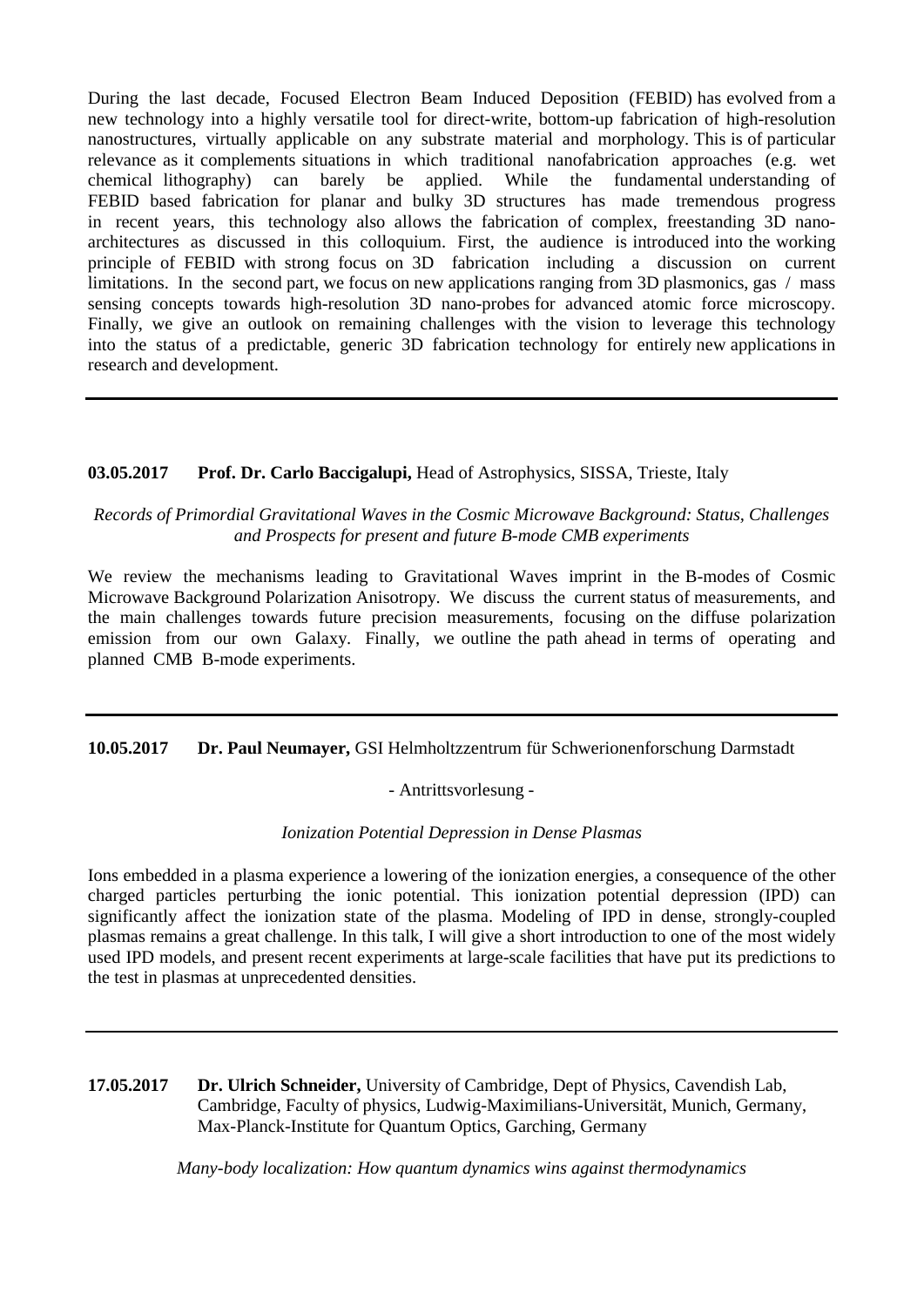The out-of-equilibrium dynamics of interacting many-body systems presents one of the most challenging problems in quantum physics with implications ranging from thermalization dynamics over transport properties to novel transient effects and the formation of order.

Traditionally, however, out-of-equilibrium dynamics was mostly confined to short transients, since typical systems would ultimately relax back into well-understood thermal states. In this talk, I will demonstrate that synthetic many-body systems offers access to intrinsically non-ergodic dynamics, where a quantum non-equilibrium system can beat thermodynamics and never relax to a thermal state.

We use ultracold atoms in optical lattices as a very versatile platform to study quantum many-body physics in a clean and well-controlled environment. One example, connected to 'classical' integrability, is the sudden expansion of hard-core lattice bosons. The second, more generic example is the experimental realization of Many-Body Localization of interacting fermions, where the presence of disorder creates a non-ergodic state that will, in a closed system, never thermalize.

# **24.05.2017 Dr. Oliver Passon,** AG Physik und Ihre Didaktik der Bergischen Universität in Wuppertal

#### *Die Geschichte der Quantentheorie: Mythen und Fakten*

Das Fach Physik hat eine weitgehend ahistorische Lehrtradition, d.h. sie zielt grundsätzlich auf die Vermittlung von aktuellen Theorien und Praktiken. Die Einbeziehung historischer Aspekte reduziert sich dadurch in der Regel auf anekdotische Bemerkungen und stellt die Physik-Geschichte als zwangsläufige Entwicklung zum aktuellen Wissensstand dar. Dies führt häufig zu Verzerrungen und Mythenbildung. Whitaker (1979) hat für diese Narrative den Begriff "quasi history" geprägt. Der Vortrag stellt das Konzept der Quasi-Geschichte vor und diskutiert typische Lehrbuchdarstellungen der frühen Quantentheorie (1900-1923) als Fallstudie. Es zeigt sich, dass hier neben historischen auch fachliche Ungenauigkeiten auftreten – die Korrektur verbreiteter Mythen kann also auch einen Beitrag zur Steigerung der fachlichen Qualität der Ausbildung leisten.

#### **31.05.2017 Dr. Christopher Russo,** MRC-LMB, Cambridge, UK

#### *Determining and approaching the physical limits of electron cryomicroscopy in biology*

In spite of recent advances in electron cryomicroscopy (cryo-EM), the structures of many proteins cannot be determined by cryo-EM because the individual protein molecules move during electron irradiation. This blurs the images so they cannot be aligned with each other to improve the signal to noise ratio and calculate a 3D density map. I will discuss the types of movement at various length scales that occur in biological specimen during high energy electron irradiation, and show how reducing this movement leads to improved micrographs and density maps. Further, I will discuss several physical limits important to cryo-EM and how they will determine the future design of both specimen and purpose-built microscopes for biology.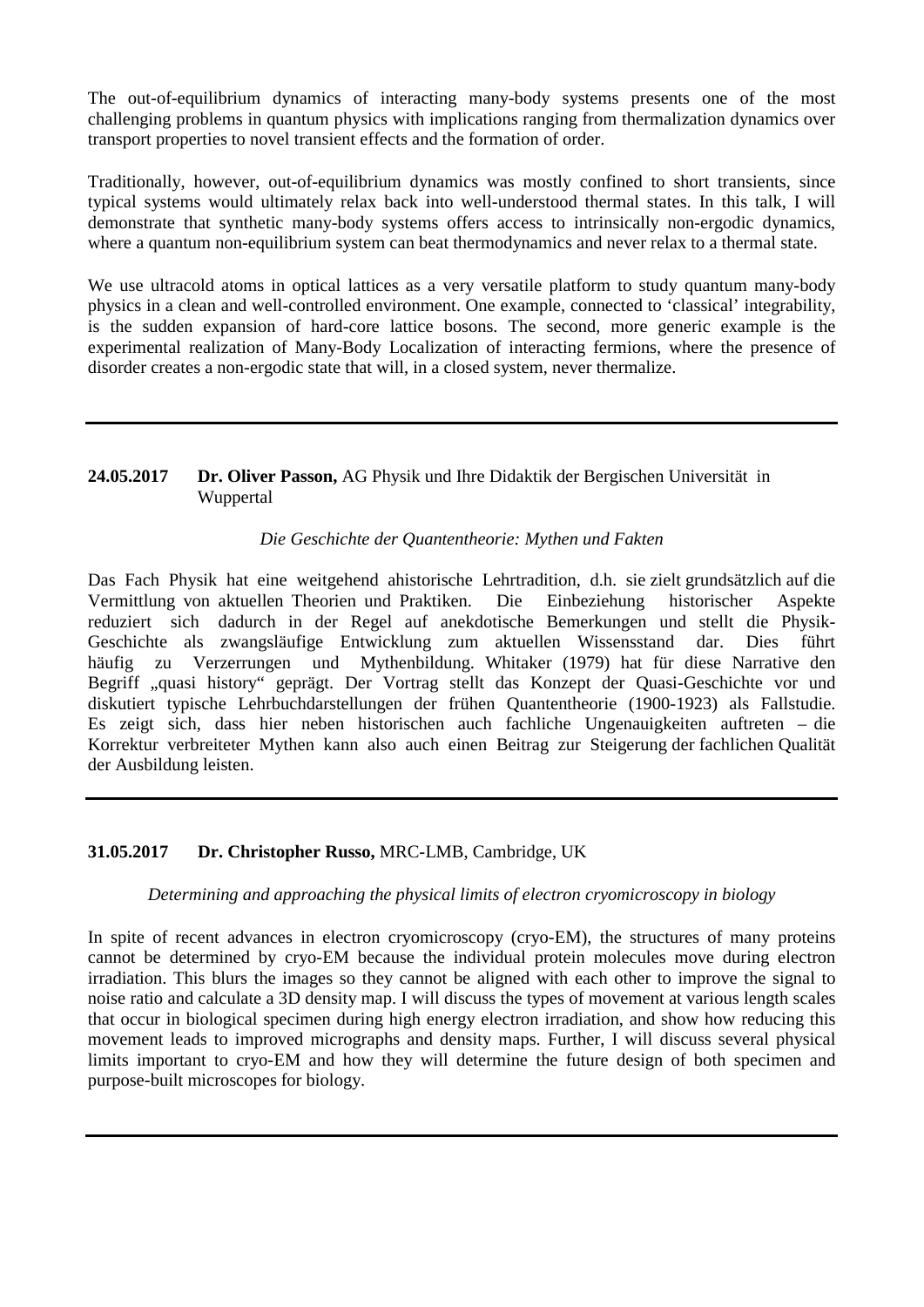### **07.06.2017 Dr. John Lee Grenfell,** Dept. Extrasolar Planets and Atmospheres (EPA), German Aerospace Centre (DLR), Berlin

#### *Atmospheric Biosignatures in an Exoplanetary Context*

Searching for signs of life beyond the Earth has been a fascination since the dawn of reasoning. We begin by summarizing the challenge of defining life and its various requirements. We then overview the various approaches proposed to detect extra-terrestrial life remotely. Finally, we focus upon potential atmospheric biosignature (life-indicating) species such as oxygen, ozone and nitrous oxide and discuss the potential signals which could be detected by next generation instruments as well as some of the pitfalls when interpreting such signals.

# **14.06.2017 Prof. Dr. Francesca Calegari,** Attosecond Science group DESY - Photon Science Division, University of Hamburg

#### *Attosecond tracing of electron dynamics in bio-relevant molecules and nanoparticles*

Observing electron dynamics in matter on its natural time scale requires attosecond technology. We show how isolated attosecond pulses can be used in combination with phase-stable infrared pulses to track ultrafast charge dynamics in bio-relevant molecules such as amino acids and nucleobases as well as in nanoparticles. Our results open new important perspectives for a future understanding of the role of the electronic motion in the photochemistry of complex molecules.

**21.06.2017 Dr. Ágnes Mócsy,** Department of Math and Science, Pratt Institute, Brooklyn NY

#### *Who is doing science, who isn`t, and why?*

Gender and racial diversity remains very limited in the physical sciences. Why are certain groups so under-represented? Why is it important for the scientific community to be more representative of the population at large? How can diversity be increased? In this talk, I will discuss modern understandings of challenges to diversity, like stereotype threat and unconscious bias. I will also present findings on the status of women and minorities specific to the nuclear physics community.

**28.06.2017 Dr. Alex Nielsen,** Albert-Einstein-Institut Max-Planck-Institut für Gravitationsphysik und Leibniz Universität Hannover

#### *Gravitational wave astronomy*

Gravitational waves have now been detected by the Advanced LIGO detectors. This opens up a new observational window onto many phenomena not previously visible. The collisions of black holes provide ideal laboratories for testing ideas about the behaviour of strong gravitational fields and the nature of black holes. The first observations also begin to constrain formation models of black hole binaries and their properties. Gravitational waves have the potential to detect far more than just black holes. As this new field opens up, I will provide a review of the basic physics and observational techniques employed, discuss some of the latest results and provide a glimpse into what the future of the field of gravitational wave astronomy may bring.